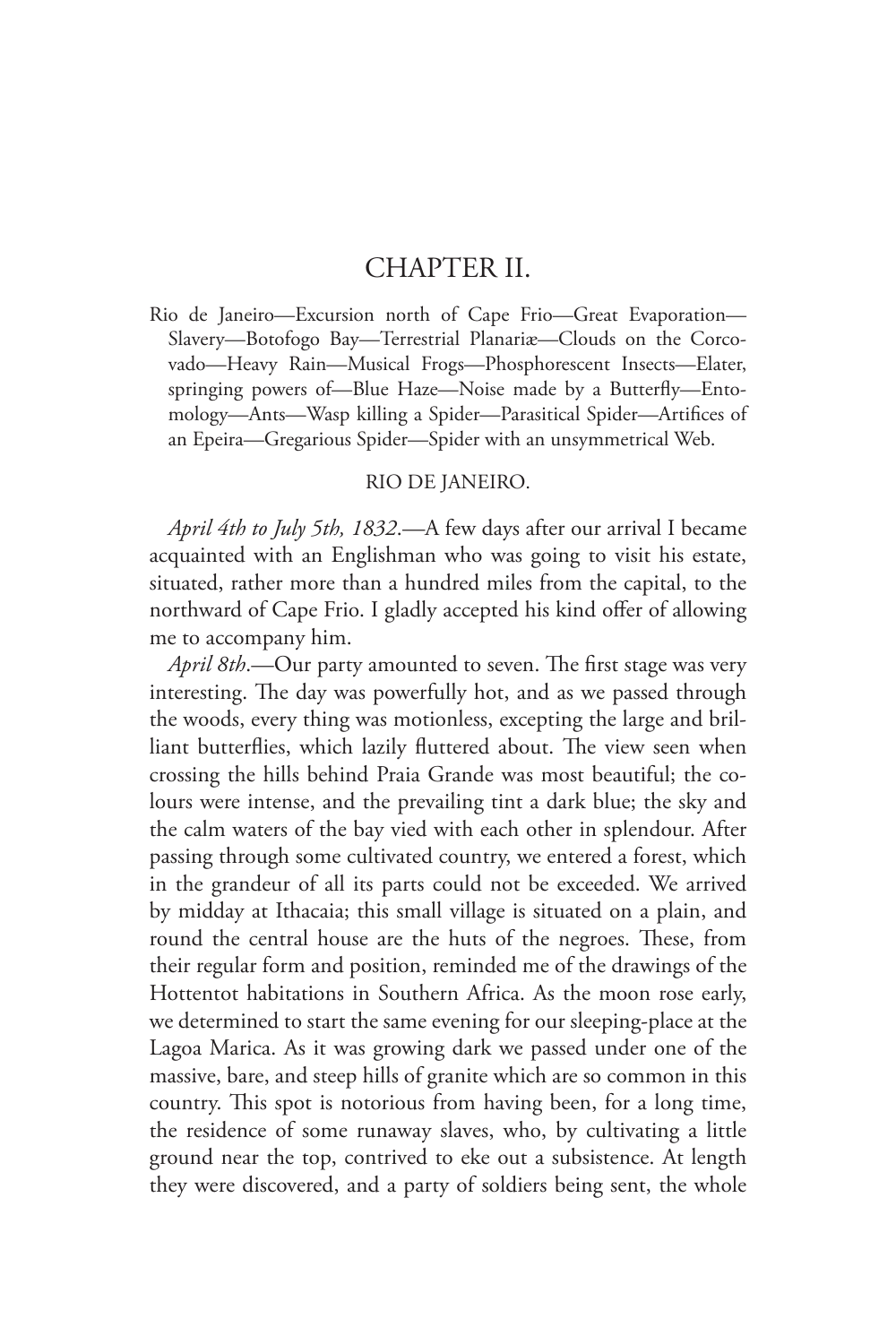were seized with the exception of one old woman, who, sooner than again be led into slavery, dashed herself to pieces from the summit of the mountain. In a Roman matron this would have been called the noble love of freedom: in a poor negress it is mere brutal obstinacy. We continued riding for some hours. For the few last miles the road was intricate, and it passed through a desert waste of marshes and lagoons. The scene by the dimmed light of the moon was most desolate. A few fireflies flitted by us; and the solitary snipe, as it rose, uttered its plaintive cry. The distant and sullen roar of the sea scarcely broke the stillness of the night.

*April 9th.*—We left our miserable sleeping-place before sunrise. The road passed through a narrow sandy plain, lying between the sea and the interior salt lagoons. The number of beautiful fishing birds, such as egrets and cranes, and the succulent plants assuming most fantastical forms, gave to the scene an interest which it would not otherwise have possessed. The few stunted trees were loaded with parasitical plants, among which the beauty and delicious fragrance of some of the orchideæ were most to be admired. As the sun rose, the day became extremely hot, and the reflection of the light and heat from the white sand was very distressing. We dined at Mandetiba; the thermometer in the shade being 84°. The beautiful view of the distant wooded hills, reflected in the perfectly calm water of an extensive lagoon, quite refreshed us. As the vênda\* here was a very good one, and I have the pleasant, but rare remembrance, of an excellent dinner, I will be grateful and presently describe it, as the type of its class. These houses are often large, and are built of thick upright posts, with boughs interwoven, and afterwards plastered. They seldom have floors, and never glazed windows; but are generally pretty well roofed. Universally the front part is open, forming a kind of verandah, in which tables and benches are placed. The bed-rooms join on each side, and here the passenger may sleep as comfortably as he can, on a wooden platform, covered by a thin straw mat. The vênda stands in a courtyard, where the horses are fed. On first arriving, it was our custom to unsaddle the horses and give them their Indian corn; then, with a low bow, to ask the senhôr to do us the favour to give us something to eat. "Any thing you choose, sir," was his usual answer. For the few first times, vainly I thanked providence

Vênda, the Portuguese name for an inn.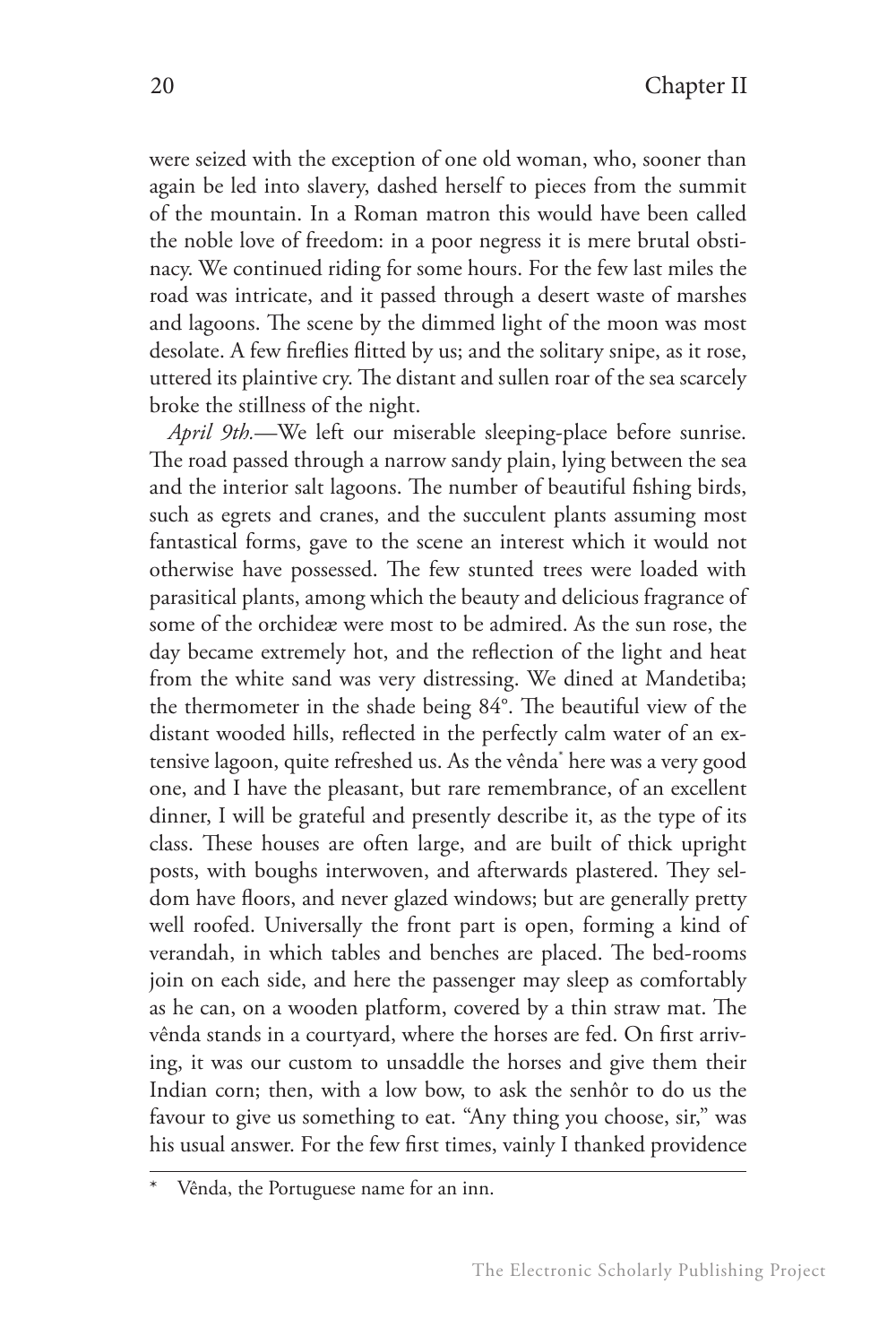for having guided us to so good a man. The conversation proceeding, the case universally became deplorable. "Any fish can you do us the favour of giving?"—"Oh! no, sir."—"Any soup?"—"No, sir."—"Any bread?"—"Oh! no, sir."—"Any dried meat?"—"Oh! no, sir." If we were lucky, by waiting a couple of hours, we obtained fowls, rice, and farinha. It not unfrequently happened, that we were obliged to kill, with stones, the poultry for our own supper. When, thoroughly exhausted by fatigue and hunger, we timorously hinted that we should be glad of our meal, the pompous, and (though true) most unsatisfactory answer was, "It will be ready when it is ready." If we had dared to remonstrate any further, we should have been told to proceed on our journey, as being too impertinent. The hosts are most ungracious and disagreeable in their manners; their houses and their persons are often filthily dirty; the want of the accommodation of forks, knives, and spoons is common; and I am sure no cottage or hovel in England could be found in a state so utterly destitute of every comfort. At Campos Novos, however, we fared sumptuously; having rice and fowls, biscuit, wine, and spirits, for dinner; coffee in the evening, and fish with coffee for breakfast. All this, with good food for the horses, only cost 2s. 6d. per head. Yet the host of this vênda, being asked if he knew any thing of a whip which one of the party had lost, gruffly answered, "How should I know? why did you not take care of it?—I suppose the dogs have eaten it."

Leaving Mandetiba, we continued to pass through an intricate wilderness of lakes; in some of which were fresh, in others salt water shells. Of the former kind, I found a Limnæa in great numbers in a lake, into which, the inhabitants assured me that the sea enters once a year, and sometimes oftener, and makes the water quite salt. I have no doubt many interesting facts, in relation to marine and fresh water animals, might be observed in this chain of lagoons, which skirt the coast of Brazil. M. Gay\* has stated that he found in the neighbourhood of Rio, shells of the marine genera solen and mytilus, and fresh water ampullariæ, living together in brackish water. I also frequently observed in the lagoon near the Botanic Garden, where the water is only a little less salt than in the sea, a species of hydrophilus, very similar to a water-beetle common in the ditches of England: in

Annales des Sciences Naturelles for 1833.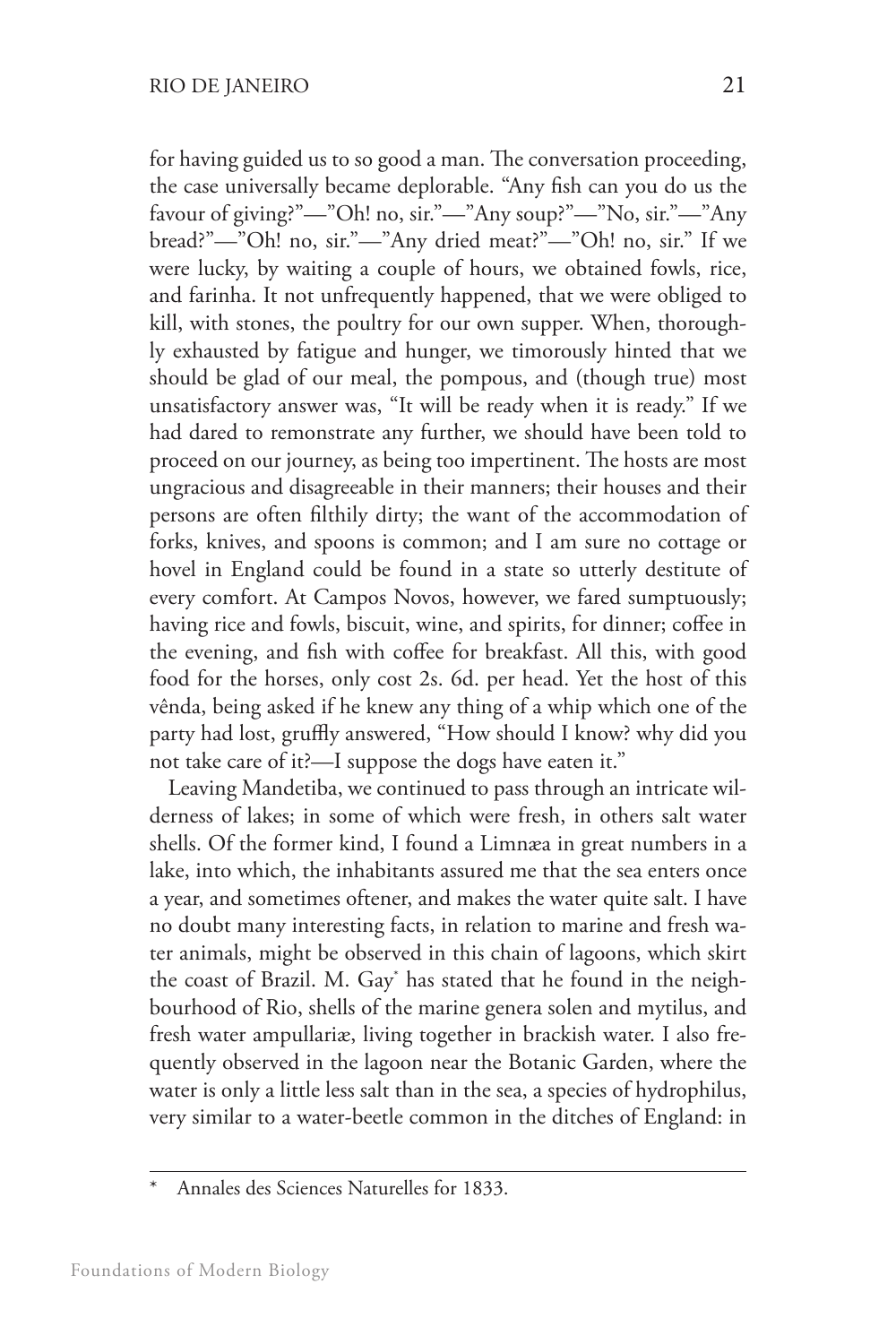the same lake the only shell belonged to a genus generally found in estuaries.

Leaving the coast for a time, we again entered the forest. The trees were very lofty, and remarkable, compared with those of Europe, from the whiteness of their trunks. I see by my notebook, "wonderful and beautiful, flowering parasites," invariably struck me as the most novel object in these grand scenes. Travelling onwards we passed through tracts of pasturage, much injured by the enormous conical ants' nests, which were nearly twelve feet high. They gave to the plain exactly the appearance of the mud volcanos at Jorullo, as figured by Humboldt. We arrived at Engenhodo after it was dark, having been ten hours on horseback. I never ceased, during the whole journey, to be surprised at the amount of labour which the horses were capable of enduring; they appeared also to recover from any injury much sooner than those of our English breed. The Vampire bat is often the cause of much trouble, by biting the horses on their withers. The injury is generally not so much owing to the loss of blood, as to the inflammation which the pressure of the saddle afterwards produces. The whole circumstance has lately been doubted in England; I was therefore fortunate in being present when one (Desmodus d'orbignyi, Wat.) was actually caught on a horse's back. We were bivouacking late one evening near Coquimbo, in Chile, when my servant, noticing that one of the horses was very restive, went to see what was the matter, and fancying he could distinguish something, suddenly put his hand on the beast's withers, and secured the vampire. In the morning the spot where the bite had been inflicted was easily distinguished from being slightly swollen and bloody. The third day afterwards we rode the horse, without any ill effects.

*April 13th.*—After three days' travelling we arrived at Socêgo, the estate of Senhôr Manuel Figuireda, a relation of one of our party. The house was simple, and, though like a barn in form, was well suited to the climate. In the sitting-room gilded chairs and sofas were oddly contrasted with the whitewashed walls, thatched roof, and windows without glass. The house, together with the granaries, the stables, and workshops for the blacks, who had been taught various trades, formed a rude kind of quadrangle; in the centre of which a large pile of coffee was drying. These buildings stand on a little hill, overlooking the cultivated ground, and surrounded on every side by a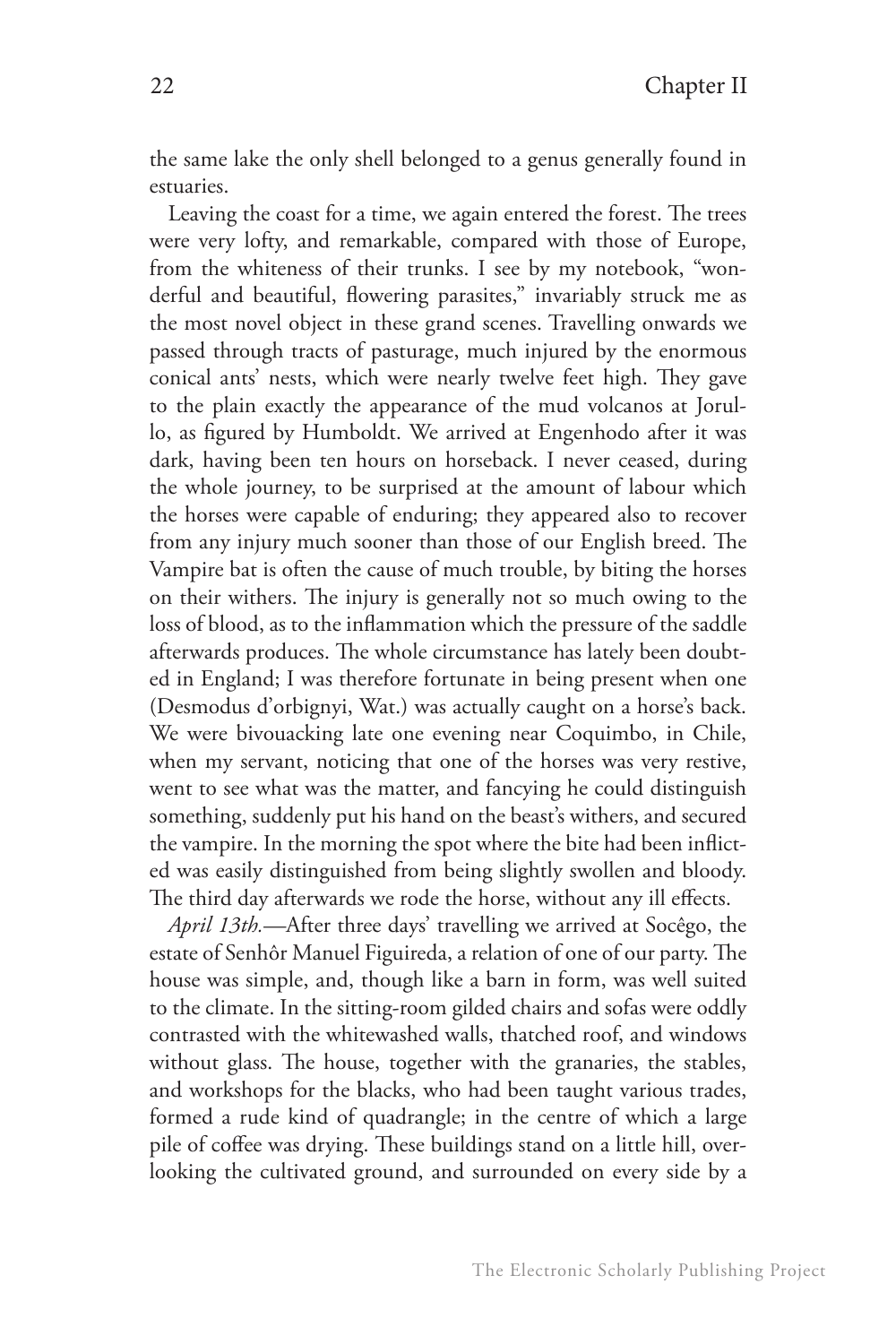wall of dark green luxuriant forest. The chief produce of this part of the country is coffee. Each tree is supposed to yield annually, on an average, two pounds; but some give as much as eight. Mandioca or cassada is likewise cultivated in great quantity. Every part of this plant is useful: the leaves and stalks are eaten by the horses, and the roots are ground into a pulp, which, when pressed dry and baked, forms the farinha, the principal article of sustenance in the Brazils. It is a curious, though well-known fact, that the juice of this most nutritious plant is highly poisonous. A few years ago a cow died at this Fazênda, in consequence of having drunk some of it. Senhôr Figuireda told me that he had planted, the year before, one bag of feijaô or beans, and three of rice; the former of which produced eighty, and the latter three hundred and twenty fold. The pasturage supports a fine stock of cattle, and the woods are so full of game, that a deer had been killed on each of the three previous days. This profusion of food showed itself at dinner, where, if the tables did not groan, the guests surely did: for each person is expected to eat of every dish. One day, having, as I thought, nicely calculated so that nothing should go away untasted, to my utter dismay a roast turkey and a pig appeared in all their substantial reality. During the meals, it was the employment of a man to drive out of the room sundry old hounds, and dozens of little black children, which crawled in together, at every opportunity. As long as the idea of slavery could be banished, there was something exceedingly fascinating in this simple and patriarchal style of living: it was such a perfect retirement and independence from the rest of the world. As soon as any stranger is seen arriving, a large bell is set tolling, and generally some small cannon are fired. The event is thus announced to the rocks and woods, but to nothing else. One morning I walked out an hour before daylight to admire the solemn stillness of the scene; at last, the silence was broken by the morning hymn, raised on high by the whole body of the blacks; and in this manner their daily work is generally begun. On such fazêndas as these, I have no doubt the slaves pass happy and contented lives. On Saturday and Sunday they work for themselves, and in this fertile climate the labour of two days is sufficient to support a man and his family for the whole week.

*April 14th.*—Leaving Socêgo, we rode to another estate on the Rio Macâe, which was the last patch of cultivated ground in that direc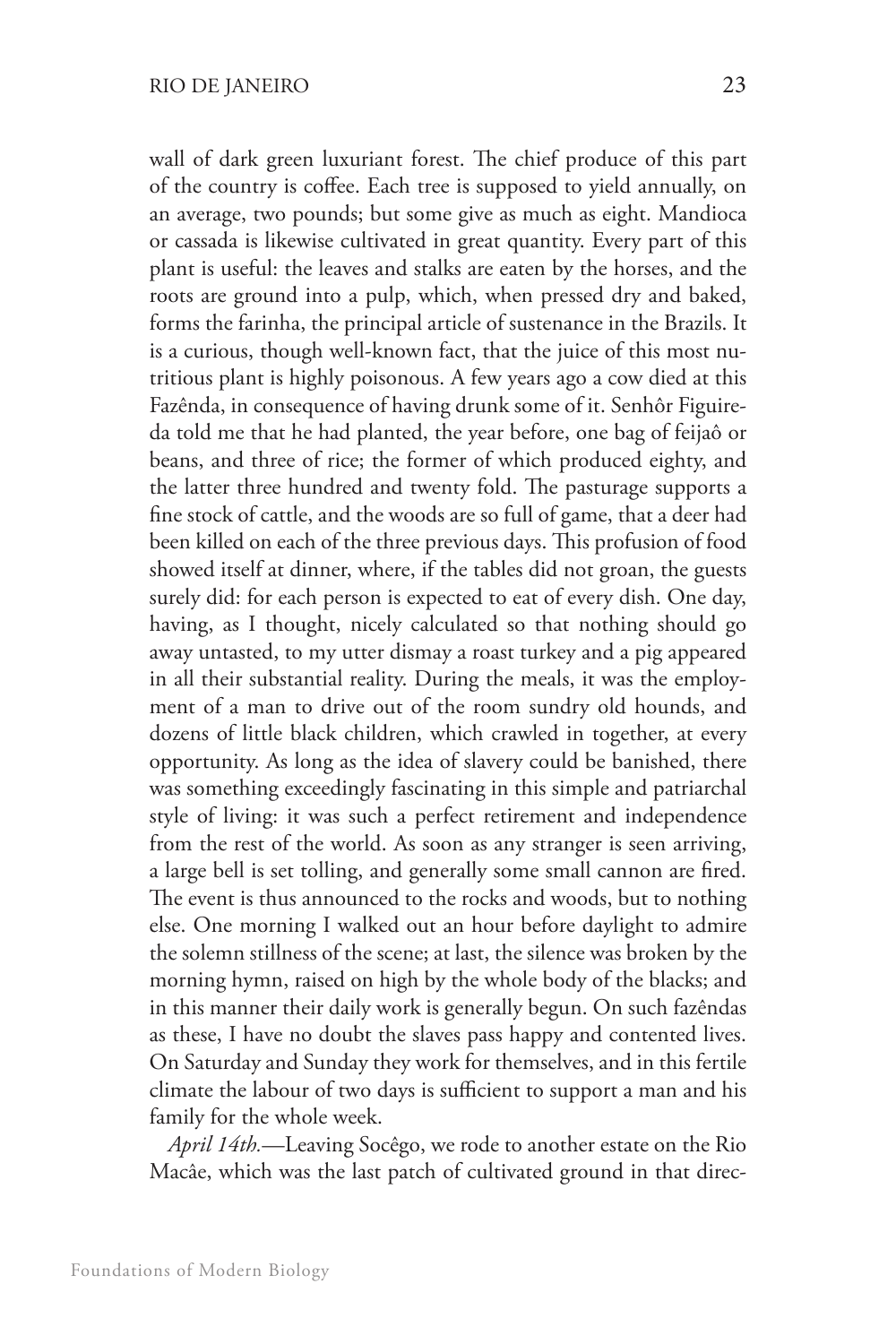tion. The estate was two and a half miles long, and the owner had forgotten how many broad. Only a very small piece had been cleared, yet almost every acre was capable of yielding all the various rich productions of a tropical land. Considering the enormous area of Brazil, the proportion of cultivated ground can scarcely be considered as any thing, compared to that which is left in the state of nature: at some future age, how vast a population it will support! During the second day's journey we found the road so shut up, that it was necessary that a man should go ahead with a sword to cut away the creepers. The forest abounded with beautiful objects; among which the tree ferns, though not large, were, from their bright green foliage, and the elegant curvature of their fronds, most worthy of admiration. In the evening it rained very heavily, and although the thermometer stood at 65°, I felt very cold. As soon as the rain ceased, it was curious to observe the extraordinary evaporation which commenced over the whole extent of the forest. At the height of a hundred feet the hills were buried in a dense white vapour, which rose like columns of smoke from the most thickly-wooded parts, and especially from the valleys. I observed this phenomenon on several occasions: I suppose it is owing to the large surface of foliage, previously heated by the sun's rays.

While staying at this estate, I was very nearly being an eye-witness to one of those atrocious acts which can only take place in a slave country. Owing to a quarrel and a law-suit, the owner was on the point of taking all the women and children from the male slaves, and selling them separately at the public auction at Rio. Interest, and not any feeling of compassion, prevented this act. Indeed, I do not believe the inhumanity of separating thirty families, who had lived together for many years, even occurred to the owner. Yet I will pledge myself, that in humanity and good feeling he was superior to the common run of men. It may be said there exists no limit to the blindness of interest and selfish habit. I may mention one very trifling anecdote, which at the time struck me more forcibly than any story of cruelty. I was crossing a ferry with a negro, who was uncommonly stupid. In endeavouring to make him understand, I talked loud, and made signs, in doing which I passed my hand near his face. He, I suppose, thought I was in a passion, and was going to strike him; for instantly, with a frightened look and half-shut eyes, he dropped his hands. I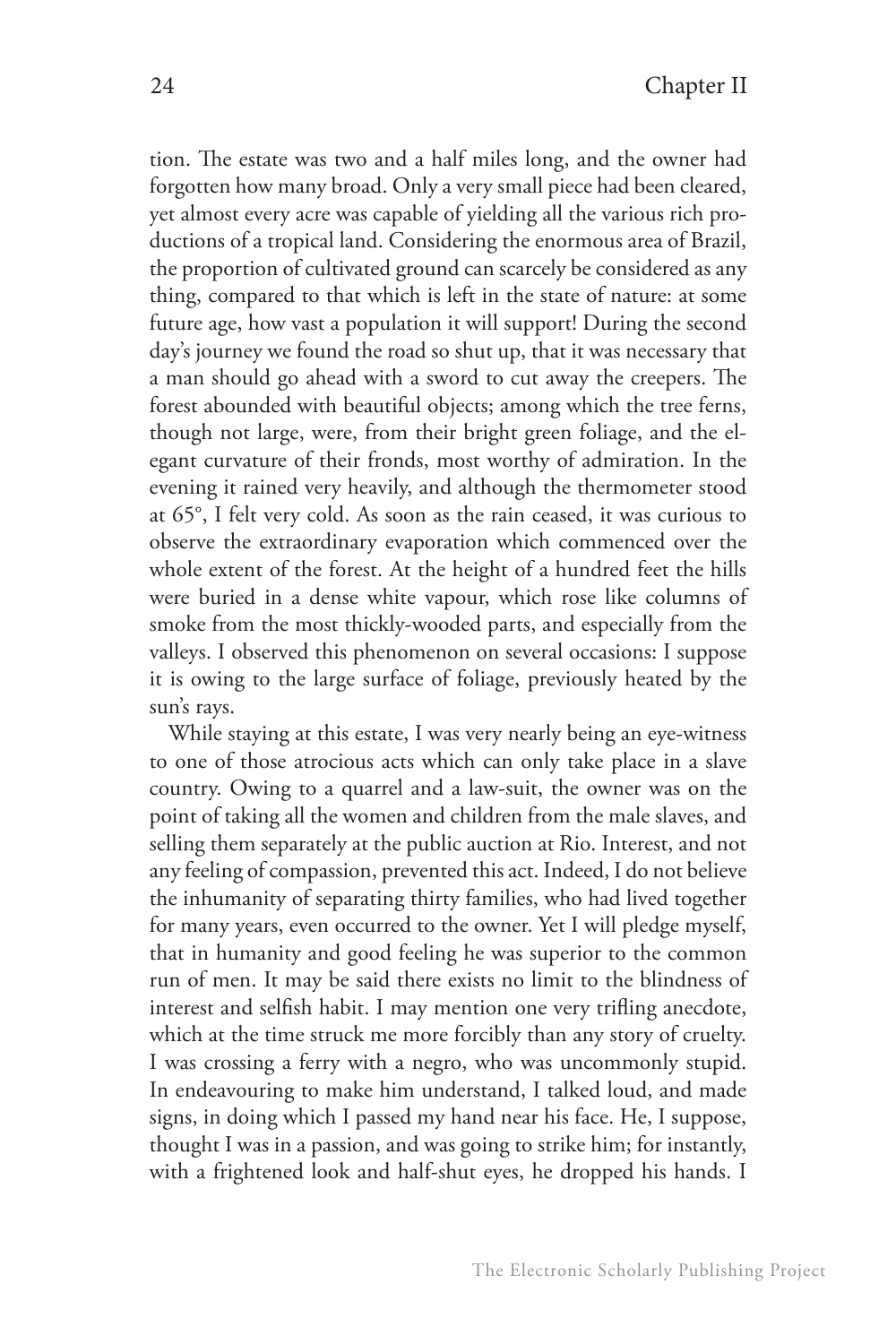shall never forget my feelings of surprise, disgust, and shame, at seeing a great powerful man afraid even to ward off a blow, directed, as he thought, at his face. This man had been trained to a degradation lower than the slavery of the most helpless animal.

*April 18th*.—In returning we spent two days at Socêgo, and I employed them in collecting insects in the forest. The greater number of trees, although so lofty, are not more than three or four feet in circumference. There are, of course, a few of much greater dimension. Senhôr Manuel was then making a canoe 70 feet in length from a solid trunk, which had originally been 110 feet long, and of great thickness. The contrast of palm trees, growing amidst the common branching kinds, never fails to give the scene an intertropical character. Here the woods were ornamented by the Cabbage Palm—one of the most beautiful of its family. With a stem so narrow that it might be clasped with the two hands, it waves its elegant head at the height of forty or fifty feet above the ground. The woody creepers, themselves covered by other creepers, were of great thickness: some which I measured were two feet in circumference. Many of the older trees presented a very curious appearance from the tresses of a liana hanging from their boughs, and resembling bundles of hay. If the eye was turned from the world of foliage above, to the ground beneath, it was attracted by the extreme elegance of the leaves of the ferns and mimosæ. The latter, in some parts, covered the surface with a brushwood only a few inches high. In walking across these thick beds of mimoæs, a broad track was marked by the change of shade, produced by the drooping of their sensitive petioles. It is easy to specify the individual objects of admiration in these grand scenes; but it is not possible to give an adequate idea of the higher feelings of wonder, astonishment, and devotion, which fill and elevate the mind.

*April 19th.*—Leaving Socêgo, during the two first days, we retraced our steps. It was very wearisome work, as the road generally ran across a glaring hot sandy plain, not far from the coast. I noticed that each time the horse put its foot on the fine siliceous sand, a gentle chirping noise was produced. On the third day we took a different line, and passed through the gay little village of Madre de Deôs. This is one of the principal lines of road in Brazil; yet it was in so bad a state that no wheel vehicle, excepting the clumsy bullock-waggon, could pass along. In our whole journey we did not cross a single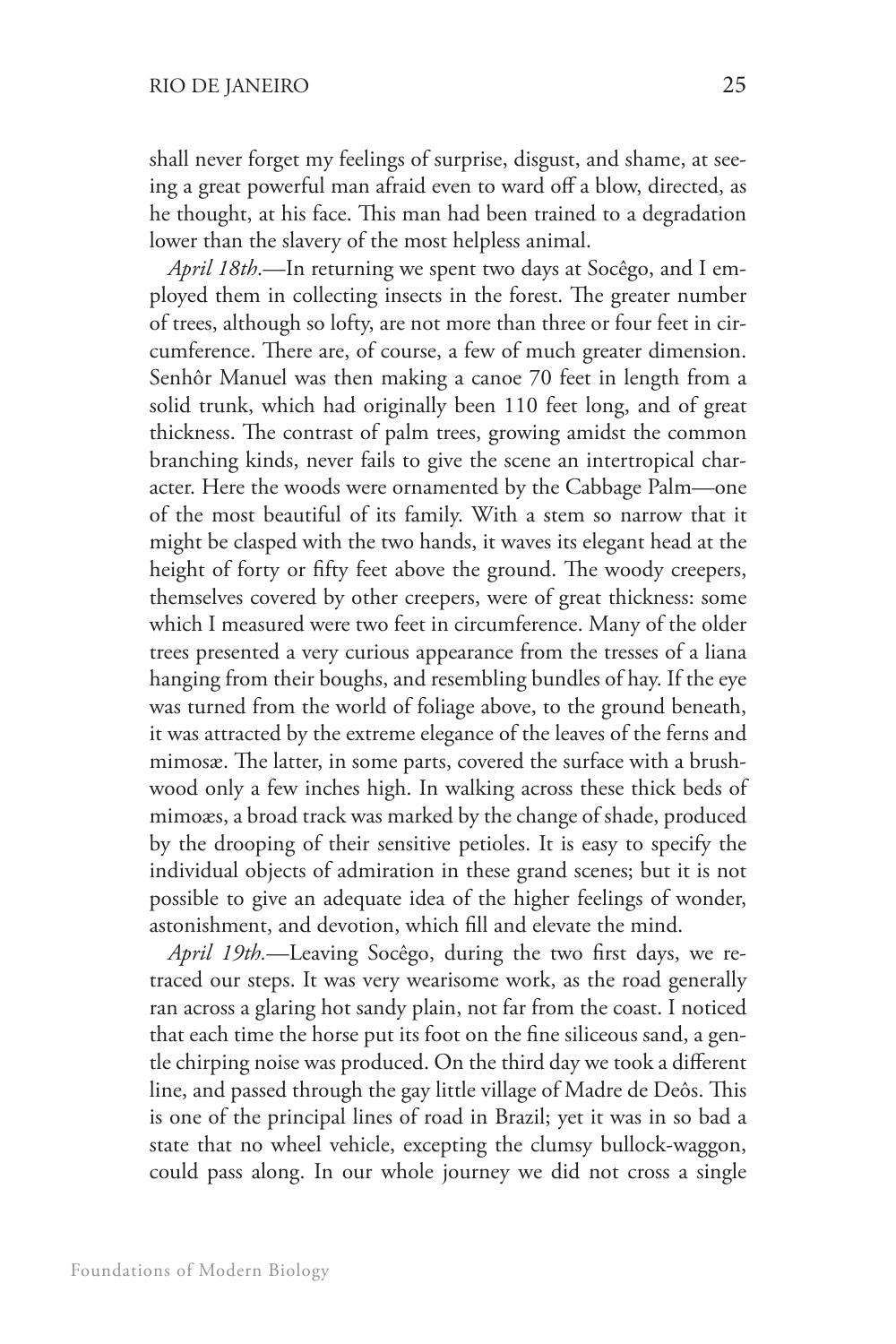bridge built of stone; and those made of logs of wood were frequently so much out of repair, that it was necessary to go on one side to avoid them. All distances are inaccurately known. The road is often marked by crosses, in the place of milestones, to signify where human blood has been spilled. On the evening of the 23rd we arrived at Rio, having finished our pleasant little excursion.

During the remainder of my stay at Rio, I resided in a cottage at Botofogo Bay. It was impossible to wish for anything more delightful than thus to spend some weeks in so magnificent a country. In England any person fond of natural history enjoys in his walks a great advantage, by always having something to attract his attention; but in these fertile climates, teeming with life, the attractions are so numerous, that he is scarcely able to walk at all.

The few observations which I was enabled to make were almost exclusively confined to the invertebrate animals. The existence of a division of the genus Planaria, which inhabits the dry land, interested me much. These animals are of so simple a structure, that Cuvier has arranged them with the intestinal worms, though never found within the bodies of other animals. Numerous species inhabit both salt and fresh water; but those to which I allude were found, even in the drier parts of the forest, beneath logs of rotten wood, on which I believe they feed. In general form they resemble little slugs, but are very much narrower in proportion, and several of the species are beautifully coloured with longitudinal stripes. Their structure is very simple: near the middle of the under or crawling surface there are two small transverse slits, from the anterior one of which a funnel-shaped and highly irritable mouth can be protruded. For some time after the rest of the animal was completely dead from the effects of salt water or any other cause, this organ still retained its vitality.

I found no less than twelve different species of terrestrial Planariæ in different parts of the southern hemisphere.\* Some specimens which I obtained at Van Diemen's Land, I kept alive for nearly two months, feeding them on rotten wood. Having cut one of them transversely into two nearly equal parts, in the course of a fortnight both had the shape of perfect animals. I had, however, so divided the

I have described and named these species in the 'Annals of Nat. Hist.,' vol. xiv. p. 241.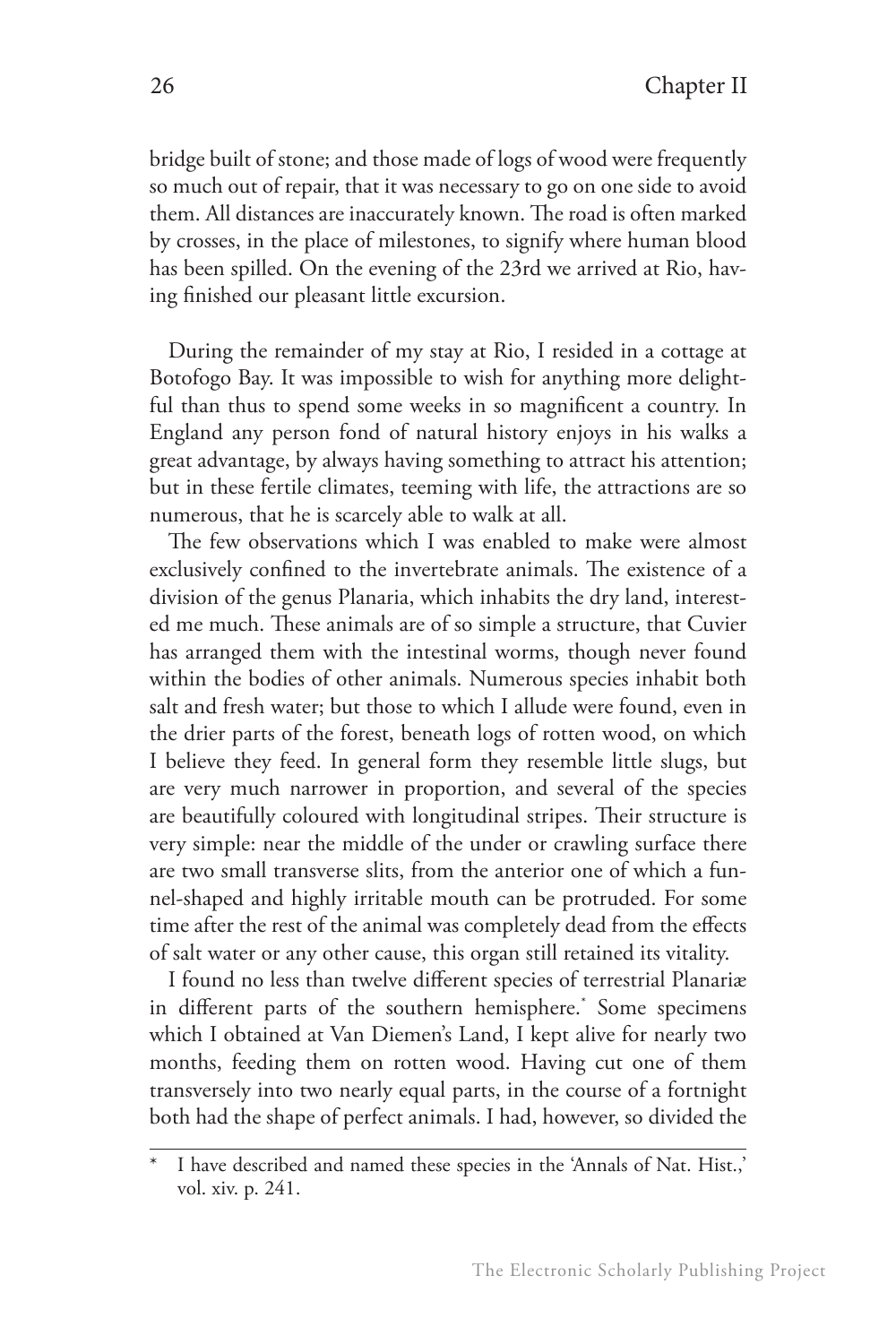body, that one of the halves contained both the inferior orifices, and the other, in consequence, none. In the course of twenty-five days from the operation, the more perfect half could not have been distinguished from any other specimen. The other had increased much in size; and towards its posterior end, a clear space was formed in the parenchymatous mass, in which a rudimentary cup-shaped mouth could clearly be distinguished; on the under surface, however, no corresponding slit was yet open. If the increased heat of the weather, as we approached the equator, had not destroyed all the individuals, there can be no doubt that this last step would have completed its structure. Although so well-known an experiment, it was interesting to watch the gradual production of every essential organ, out of the simple extremity of another animal. It is extremely difficult to preserve these Planariæ; as soon as the cessation of life allows the ordinary laws of change to act, their entire bodies become soft and fluid, with a rapidity which I have never seen equalled.

I first visited the forest in which these Planariæ were found, in company with an old Portuguese priest who took me out to hunt with him. The sport consisted in turning into the cover a few dogs, and then patiently waiting to fire at any animal which might appear. We were accompanied by the son of a neighbouring farmer—a good specimen of a wild Brazilian youth. He was dressed in a tattered old shirt and trousers, and had his head uncovered: he carried an old-fashioned gun and a large knife. The habit of carrying the knife is universal; and in traversing a thick wood it is almost necessary, on account of the creeping plants. The frequent occurrence of murder may be partly attributed to this habit. The Brazilians are so dexterous with the knife, that they can throw it to some distance with precision, and with sufficient force to cause a fatal wound. I have seen a number of little boys practising this art as a game of play, and from their skill in hitting an upright stick, they promised well for more earnest attempts. My companion, the day before, had shot two large bearded monkeys. These animals have prehensile tails, the extremity of which, even after death, can support the whole weight of the body. One of them thus remained fast to a branch, and it was necessary to cut down a large tree to procure it. This was soon effected, and down came tree and monkey with an awful crash. Our day's sport, besides the monkey, was confined to sundry small green parrots and a few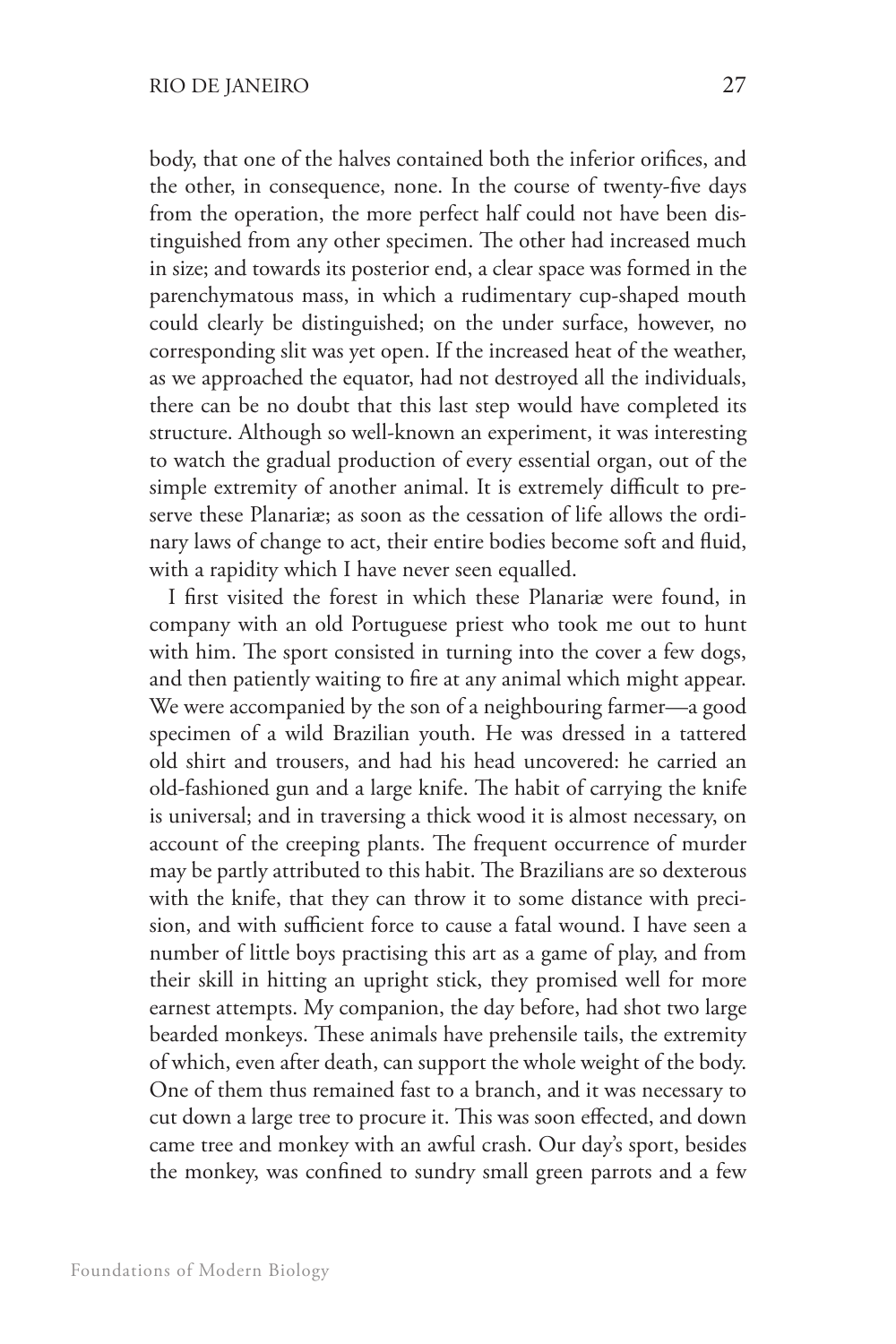toucans. I profited, however, by my acquaintance with the Portuguese padre, for on another occasion he gave me a fine specimen of the Yagouaroundi cat.

Every one has heard of the beauty of the scenery near Botofogo. The house in which I lived was seated close beneath the well-known mountain of the Corcovado. It has been remarked, with much truth, that abruptly conical hills are characteristic of the formation which Humboldt designates as gneiss-granite. Nothing can be more striking than the effect of these huge rounded masses of naked rock rising out of the most luxuriant vegetation.

I was often interested by watching the clouds, which, rolling in from seaward, formed a bank just beneath the highest point of the Corcovado. This mountain, like most others, when thus partly veiled, appeared to rise to a far prouder elevation than its real height of 2300 feet. Mr. Daniell has observed, in his meteorological essays, that a cloud sometimes appears fixed on a mountain summit, while the wind continues to blow over it. The same phenomenon here presented a slightly different appearance. In this case the cloud was clearly seen to curl over, and rapidly pass by the summit, and yet was neither diminished nor increased in size. The sun was setting, and a gentle southerly breeze, striking against the southern side of the rock, mingled its current with the colder air above; and the vapour was thus condensed: but as the light wreaths of cloud passed over the ridge, and came within the influence of the warmer atmosphere of the northern sloping bank, they were immediately redissolved.

The climate, during the months of May and June, or the beginning of winter, was delightful. The mean temperature, from observations taken at nine o'clock, both morning and evening, was only 72°. It often rained heavily, but the drying southerly winds soon again rendered the walks pleasant. One morning, in the course of six hours, 1.6 inches of rain fell. As this storm passed over the forests which surround the Corcovado, the sound produced by the drops pattering on the countless multitude of leaves was very remarkable; it could be heard at the distance of a quarter of a mile, and was like the rushing of a great body of water. After the hotter days, it was delicious to sit quietly in the garden and watch the evening pass into night. Nature, in these climes, chooses her vocalists from more humble performers than in Europe. A small frog, of the genus Hyla, sits on a blade of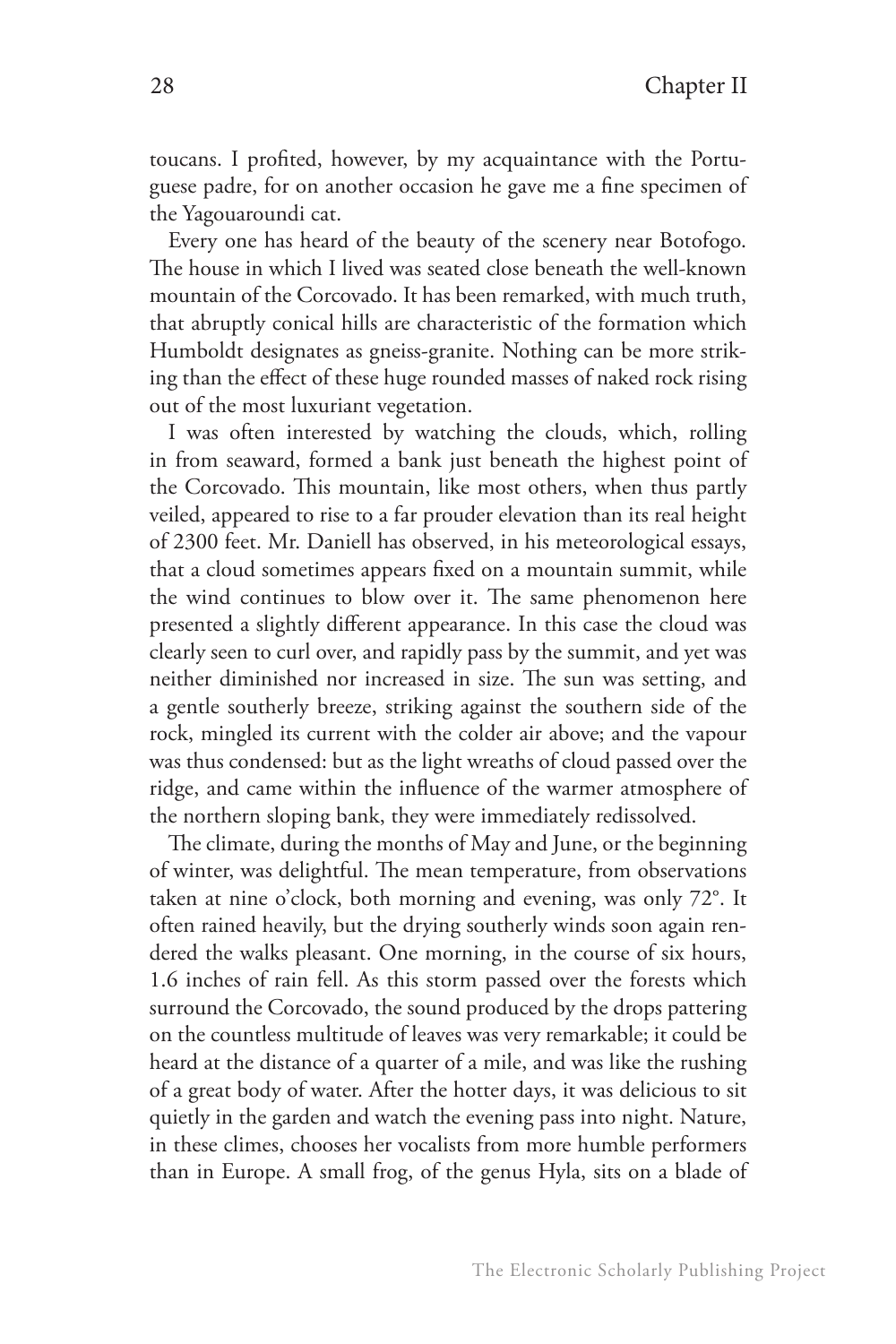grass about an inch above the surface of the water, and sends forth a pleasing chirp: when several are together they sing in harmony on different notes. I had some difficulty in catching a specimen of this frog. The genus Hyla has its toes terminated by small suckers; and I found this animal could crawl up a pane of glass, when placed absolutely perpendicular. Various cicadæ and crickets, at the same time, keep up a ceaseless shrill cry, but which, softened by the distance, is not unpleasant. Every evening after dark this great concert commenced; and often have I sat listening to it, until my attention has been drawn away by some curious passing insect.

At these times the fireflies are seen flitting about from hedge to hedge. On a dark night the light can be seen at about two hundred paces distant. It is remarkable that in all the different kinds of glowworms, shining elaters, and various marine animals (such as the crustacea, medusæ, nereidæ, a coralline of the genus Clytia, and Pyrosoma), which I have observed, the light has been of a well-marked green colour. All the fireflies, which I caught here, belonged to the Lampyridæ (in which family the English glowworm is included), and the greater number of specimens were of Lampyris occidentalis.<sup>\*</sup> I found that this insect emitted the most brilliant flashes when irritated: in the intervals, the abdominal rings were obscured. The flash was almost co-instantaneous in the two rings, but it was just perceptible first in the anterior one. The shining matter was fluid and very adhesive: little spots, where the skin had been torn, continued bright with a slight scintillation, whilst the uninjured parts were obscured. When the insect was decapitated the rings remained uninterruptedly bright, but not so brilliant as before: local irritation with a needle always increased the vividness of the light. The rings in one instance retained their luminous property nearly twenty-four hours after the death of the insect. From these facts it would appear probable, that the animal has only the power of concealing or extinguishing the light for short intervals, and that at other times the display is involuntary. On the muddy and wet gravel-walks I found the larvæ of this lampyris in great numbers: they resembled in general form the female of the English glowworm. These larvæ possessed but feeble luminous

I am greatly indebted to Mr. Waterhouse for his kindness in naming for me this and many other insects, and in giving me much valuable assistance.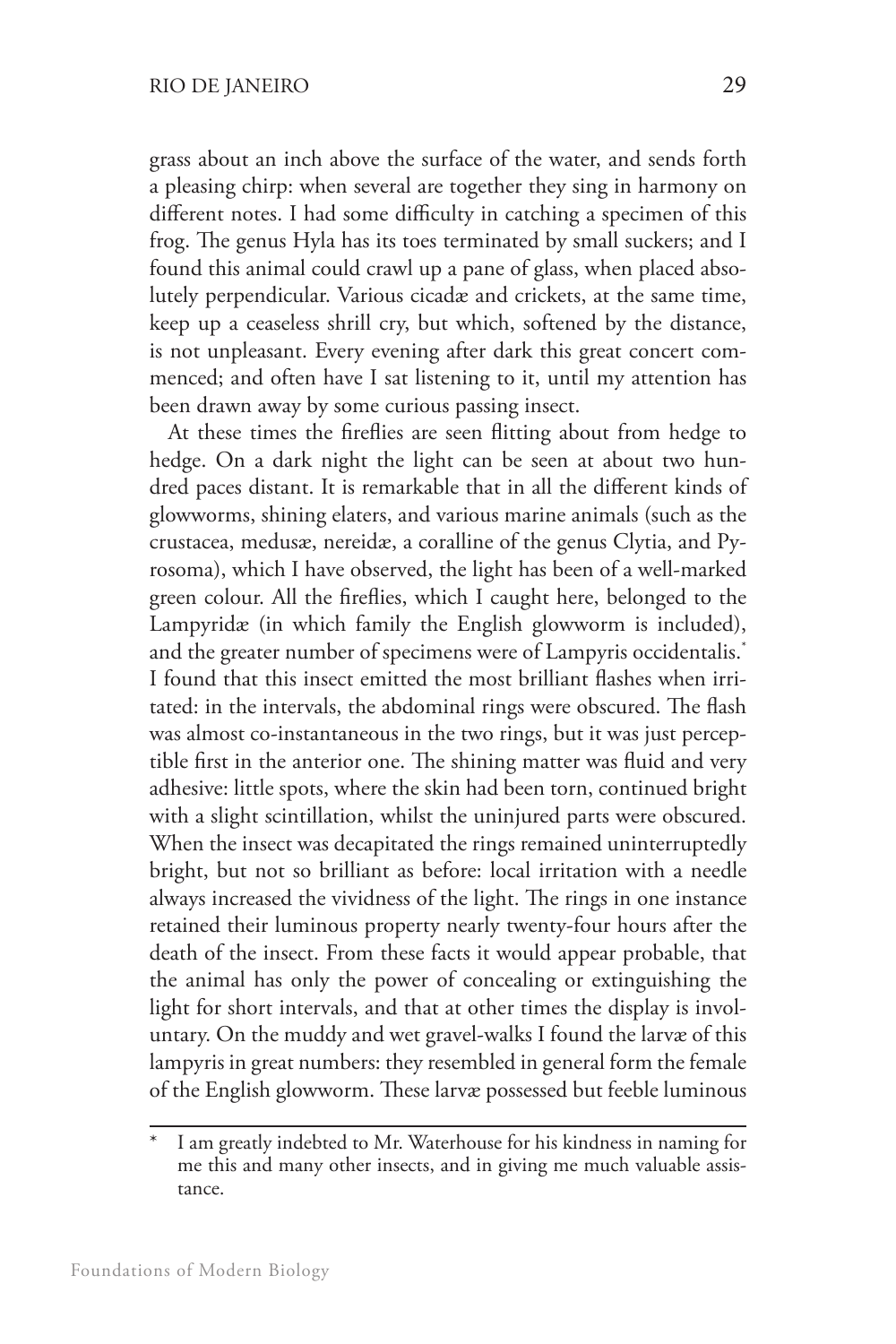powers; very differently from their parents, on the slightest touch they feigned death, and ceased to shine; nor did irritation excite any fresh display. I kept several of them alive for some time: their tails are very singular organs, for they act, by a well-fitted contrivance, as suckers or organs of attachment, and likewise as reservoirs for saliva, or some such fluid. I repeatedly fed them on raw meat; and I invariably observed, that every now and then the extremity of the tail was applied to the mouth, and a drop of fluid exuded on the meat, which was then in the act of being consumed. The tail, notwithstanding so much practice, does not seem to be able to find its way to the mouth; at least the neck was always touched first, and apparently as a guide.

When we were at Bahia, an elater or beetle (Pyrophorus luminosus, Illig.) seemed the most common luminous insect. The light in this case was also rendered more brilliant by irritation. I amused myself one day by observing the springing powers of this insect, which have not, as it appears to me, been properly described.\* The elater, when placed on its back and preparing to spring, moved its head and thorax backwards, so that the pectoral spine was drawn out, and rested on the edge of its sheath. The same backward movement being continued, the spine, by the full action of the muscles, was bent like a spring; and the insect at this moment rested on the extremity of its head and wing-cases. The effort being suddenly relaxed, the head and thorax flew up, and in consequence, the base of the wing-cases struck the supporting surface with such force, that the insect by the reaction was jerked upwards to the height of one or two inches. The projecting points of the thorax, and the sheath of the spine, served to steady the whole body during the spring. In the descriptions which I have read, sufficient stress does not appear to have been laid on the elasticity of the spine: so sudden a spring could not be the result of simple muscular contraction, without the aid of some mechanical contrivance.

On several occasions I enjoyed some short but most pleasant excursions in the neighbouring country. One day I went to the Botanic Garden, where many plants, well known for their great utility, might be seen growing. The leaves of the camphor, pepper, cinnamon, and clove trees were delightfully aromatic; and the bread-fruit, the jaca,

Kirby's Entomology, vol. ii., p. 317.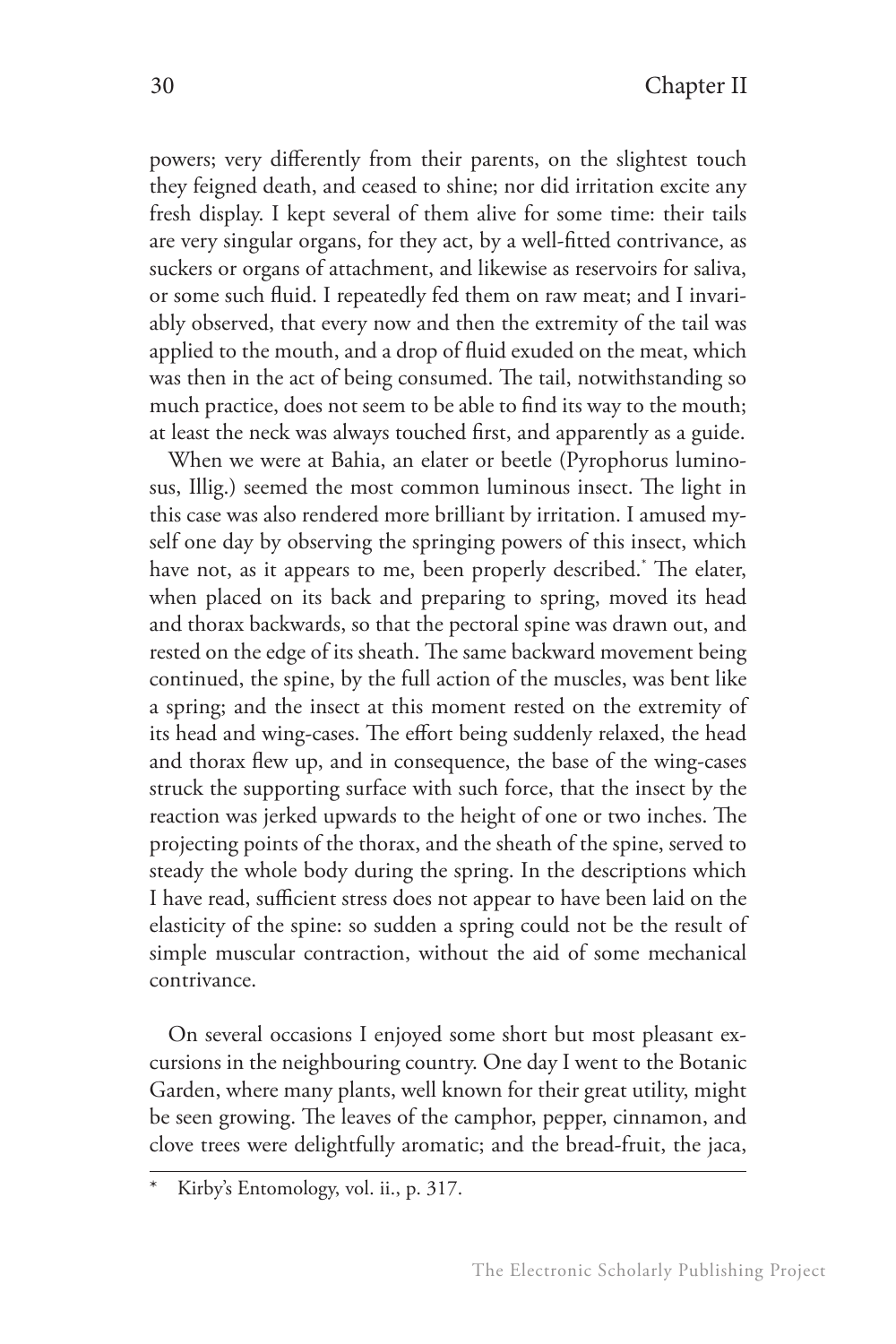and the mango, vied with each other in the magnificence of their foliage. The landscape in the neighbourhood of Bahia almost takes its character from the two latter trees. Before seeing them, I had no idea that any trees could cast so black a shade on the ground. Both of them bear to the evergreen vegetation of these climates the same kind of relation which laurels and hollies in England do to the lighter green of the deciduous trees. It may be observed, that the houses within the tropics are surrounded by the most beautiful forms of vegetation, because many of them are at the same time most useful to man. Who can doubt that these qualities are united in the banana, the cocoa-nut, the many kinds of palm, the orange, and the breadfruit tree?

During this day I was particularly struck with a remark of Humboldt's, who often alludes to "the thin vapour which, without changing the transparency of the air, renders its tints more harmonious, and softens its effects." This is an appearance which I have never observed in the temperate zones. The atmosphere, seen through a short space of half or three quarters of a mile, was perfectly lucid, but at a greater distance all colours were blended into a most beautiful haze, of a pale French grey, mingled with a little blue. The condition of the atmosphere between the morning and about noon, when the effect was most evident, had undergone little change, excepting in its dryness. In the interval, the difference between the dew point and temperature had increased from 7°.5 to 17°.

On another occasion I started early and walked to the Gavia, or topsail mountain. The air was delightfully cool and fragrant; and the drops of dew still glittered on the leaves of the large liliaceous plants, which shaded the streamlets of clear water. Sitting down on a block of granite, it was delightful to watch the various insects and birds as they flew past. The humming-bird seems particularly fond of such shady retired spots. Whenever I saw these little creatures buzzing round a flower, with their wings vibrating so rapidly as to be scarcely visible, I was reminded of the sphinx moths: their movements and habits are indeed in many respects very similar.

Following a pathway I entered a noble forest, and from a height of five or six hundred feet, one of those splendid views was presented, which are so common on every side of Rio. At this elevation the landscape attains its most brilliant tint; and every form, every shade,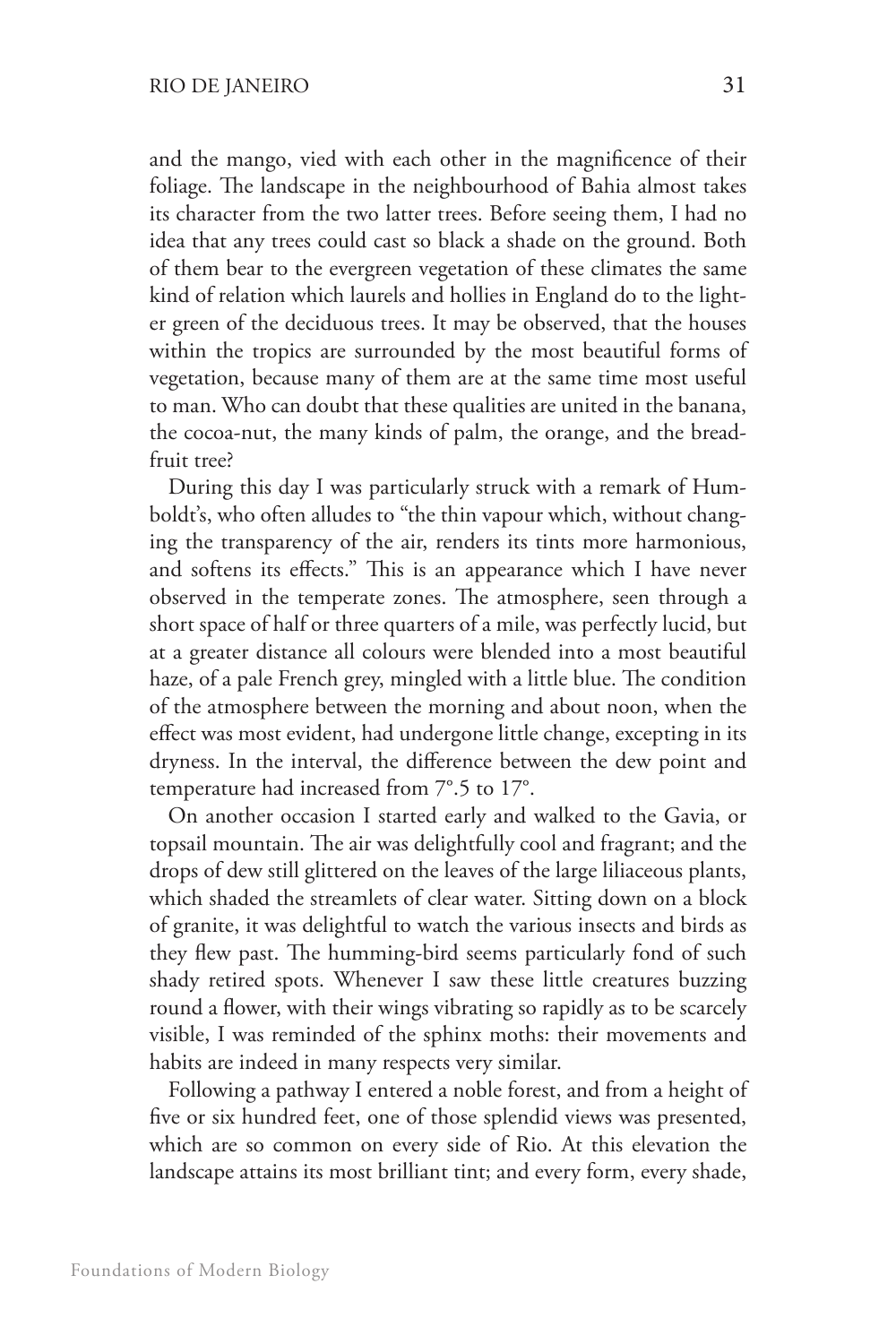so completely surpasses in magnificence all that the European has ever beheld in his own country, that he knows not how to express his feelings. The general effect frequently recalled to my mind the gayest scenery of the Operahouse or the great theatres. I never returned from these excursions empty handed. This day I found a specimen of a curious fungus, called Hymenophallus. Most people know the English Phallus, which in autumn taints the air with its odious smell: this, however, as the entomologist is aware, is to some of our beetles a delightful fragrance. So was it here; for a Strongylus, attracted by the odour, alighted on the fungus as I carried it in my hand. We here see in two distant countries a similar relation between plants and insects of the same families, though the species of both are different. When man is the agent in introducing into a country a new species, this relation is often broken: as one instance of this I may mention, that the leaves of the cabbages and lettuces, which in England afford food to such a multitude of slugs and caterpillars, in the gardens near Rio are untouched.

During our stay at Brazil I made a large collection of insects. A few general observations on the comparative importance of the different orders may be interesting to the English entomologist. The large and brilliantly-coloured Lepidoptera bespeak the zone they inhabit, far more plainly than any other race of animals. I allude only to the butterflies; for the moths, contrary to what might have been expected from the rankness of the vegetation, certainly appeared in much fewer numbers than in our own temperate regions. I was much surprised at the habits of Papilio feronia. This butterfly is not uncommon, and generally frequents the orange-groves. Although a high flier, yet it very frequently alights on the trunks of trees. On these occasions its head is invariably placed downwards; and its wings are expanded in a horizontal plane, instead of being folded vertically, as is commonly the case. This is the only butterfly which I have ever seen, that uses its legs for running. Not being aware of this fact, the insect, more than once, as I cautiously approached with my forceps, shuffled on one side just as the instrument was on the point of closing, and thus escaped. But a far more singular fact is the power which this species possesses of making a noise.\* Several times when a pair, probably

Mr. Doubleday has lately described (before the Entomological Society, March 3rd, 1845) a peculiar structure in the wings of this butterfly,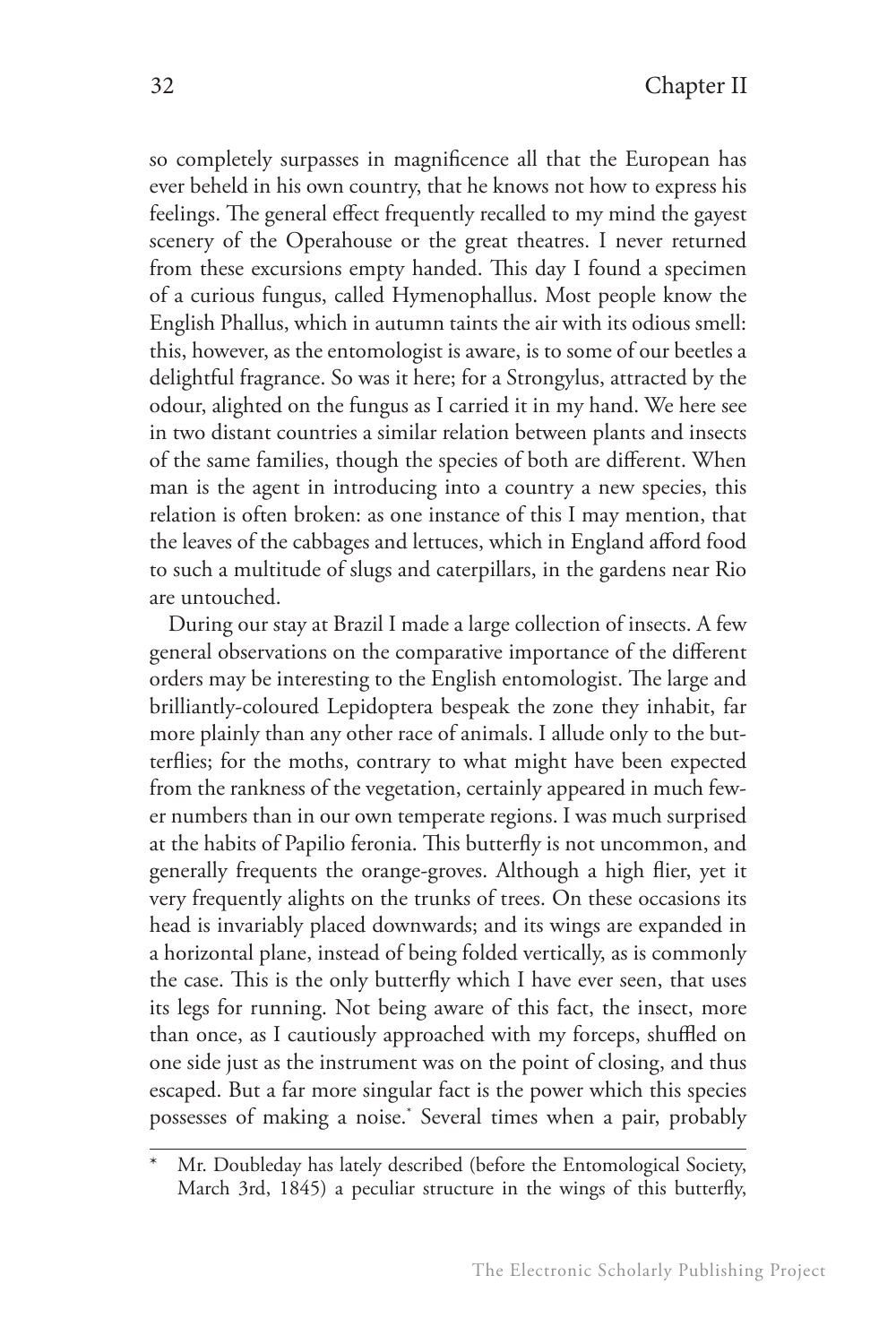male and female, were chasing each other in an irregular course, they passed within a few yards of me; and I distinctly heard a clicking noise, similar to that produced by a toothed wheel passing under a spring catch. The noise was continued at short intervals, and could be distinguished at about twenty yards' distance: I am certain there is no error in the observation.

I was disappointed in the general aspect of the Coleoptera. The number of minute and obscurely-coloured beetles is exceedingly great.\* The cabinets of Europe can, as yet, boast only of the larger species from tropical climates. It is sufficient to disturb the composure of an entomologist's mind, to look forward to the future dimensions of a complete catalogue. The carnivorous beetles, or Carabidæ, appear in extremely few numbers within the tropics: this is the more remarkable when compared to the case of the carnivorous quadrupeds, which are so abundant in hot countries. I was struck with this observation both on entering Brazil, and when I saw the many elegant and active forms of the Harpalidæ re-appearing on the temperate plains of La Plata. Do the very numerous spiders and rapacious Hymenoptera supply the place of the carnivorous beetles? The carrion-feeders and Brachelytera are very uncommon; on the other hand, the Rhyncophora and Chrysomelidæ, all of which depend on the vegetable world for subsistence, are present in astonishing numbers. I do not here refer to the number of different species, but to that of the individual insects; for on this it is that the most striking character in the entomology of different countries depends. The orders Orthoptera and Hemiptera are particularly numerous; as likewise is

I may mention, as a common instance of one day's (June 23rd) collecting, when I was not attending particularly to the Coleoptera, that I caught sixty-eight species of that order. Among these, there were only two of the Carabidæ, four Brachelytra, fifteen Rhyncophora, and fourteen of the Chrysomelidæ. Thirty-seven species of Arachnidæ, which I brought home, will be sufficient to prove that I was not paying overmuch attention to the generally favoured order of Coleoptera.

which seems to be the means of its making its noise. He says, "It is remarkable for having a sort of drum at the base of the fore wings, between the costal nervure and the subcostal. These two nervures, moreover, have a peculiar screw-like diaphragm or vessel in the interior." I find in Langsdorff's travels (in the years  $1803\hat{a}\hat{\epsilon}^{\alpha}$ , p. 74) it is said, that in the island of St. Catherine's on the coast of Brazil, a butterfly called Februa Hoffmanseggi, makes a noise, when flying away, like a rattle.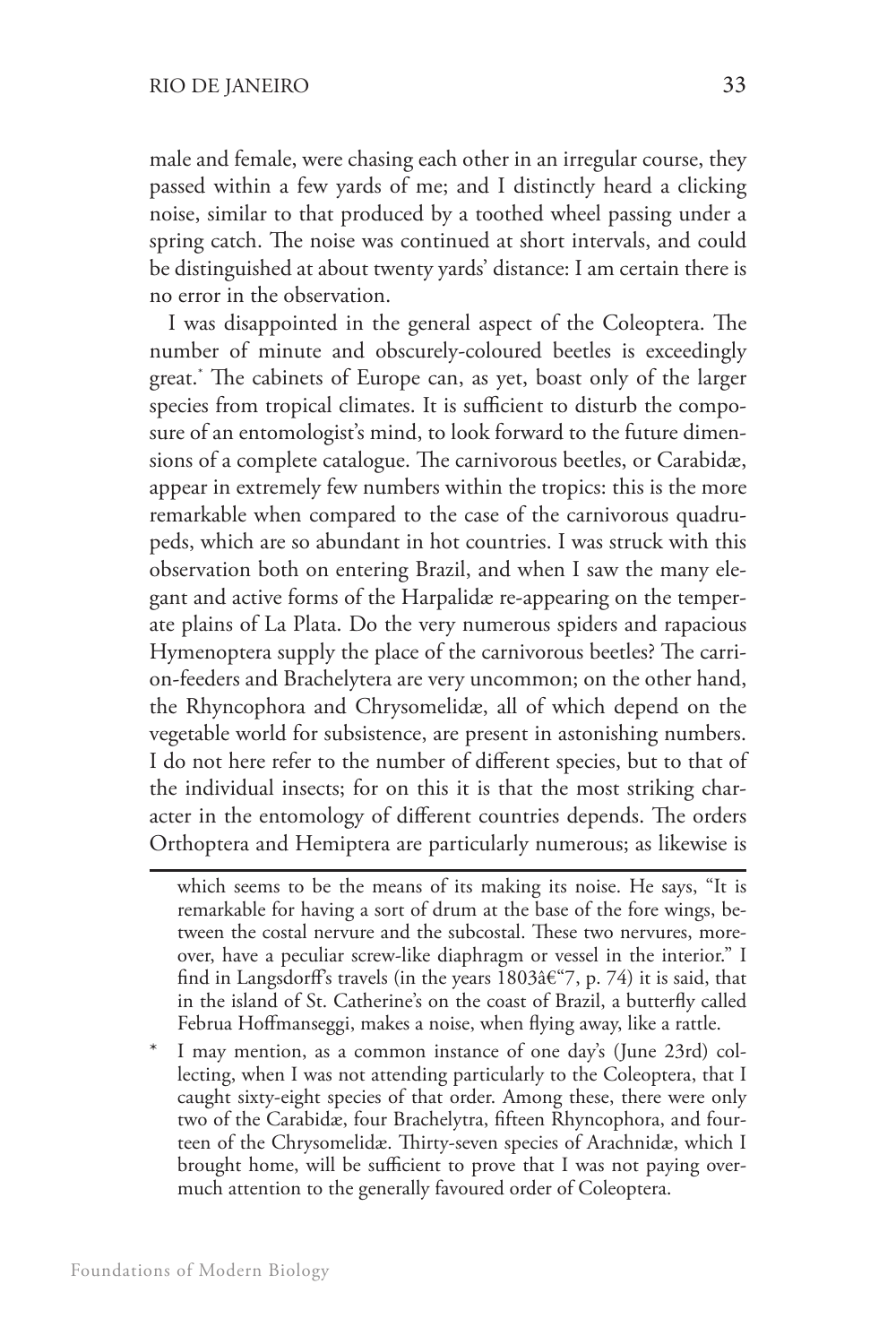the stinging division of the Hymenoptera; the bees, perhaps, being excepted. A person, on first entering a tropical forest, is astonished at the labours of the ants: well-beaten paths branch off in every direction, on which an army of never-failing foragers may be seen, some going forth, and others returning, burdened with pieces of green leaf, often larger than their own bodies.

A small dark-coloured ant sometimes migrates in countless numbers. One day, at Bahia, my attention was drawn by observing many spiders, cockroaches, and other insects, and some lizards, rushing in the greatest agitation across a bare piece of ground. A little way behind, every stalk and leaf was blackened by a small ant. The swarm having crossed the bare space, divided itself, and descended an old wall. By this means many insects were fairly enclosed; and the efforts which the poor little creatures made to extricate themselves from such a death were wonderful. When the ants came to the road they changed their course, and in narrow files reascended the wall. Having placed a small stone so as to intercept one of the lines, the whole body attacked it, and then immediately retired. Shortly afterwards another body came to the charge, and again having failed to make any impression, this line of march was entirely given up. By going an inch round, the file might have avoided the stone, and this doubtless would have happened, if it had been originally there: but having been attacked, the lion-hearted little warriors scorned the idea of yielding.

Certain wasp-like insects, which construct in the corners of the verandahs clay cells for their larvæ, are very numerous in the neighbourhood of Rio. These cells they stuff full of half-dead spiders and caterpillars, which they seem wonderfully to know how to sting to that degree as to leave them paralysed but alive, until their eggs are hatched; and the larvæ feed on the horrid mass of powerless, halfkilled victims—a sight which has been described by an enthusiastic naturalist\* as curious and pleasing! I was much interested one day by watching a deadly contest between a Pepsis and a large spider of the genus Lycosa. The wasp made a sudden dash at its prey, and then

In a MS. in the British Museum by Mr. Abbott, who made his observations in Georgia; see Mr. A. White's paper in the 'Annals of Nat. Hist.,' vol. vii. p. 472. Lieut. Hutton has described a sphex with similar habits in India, in the 'Journal of the Asiatic Society,' vol. i., p. 555.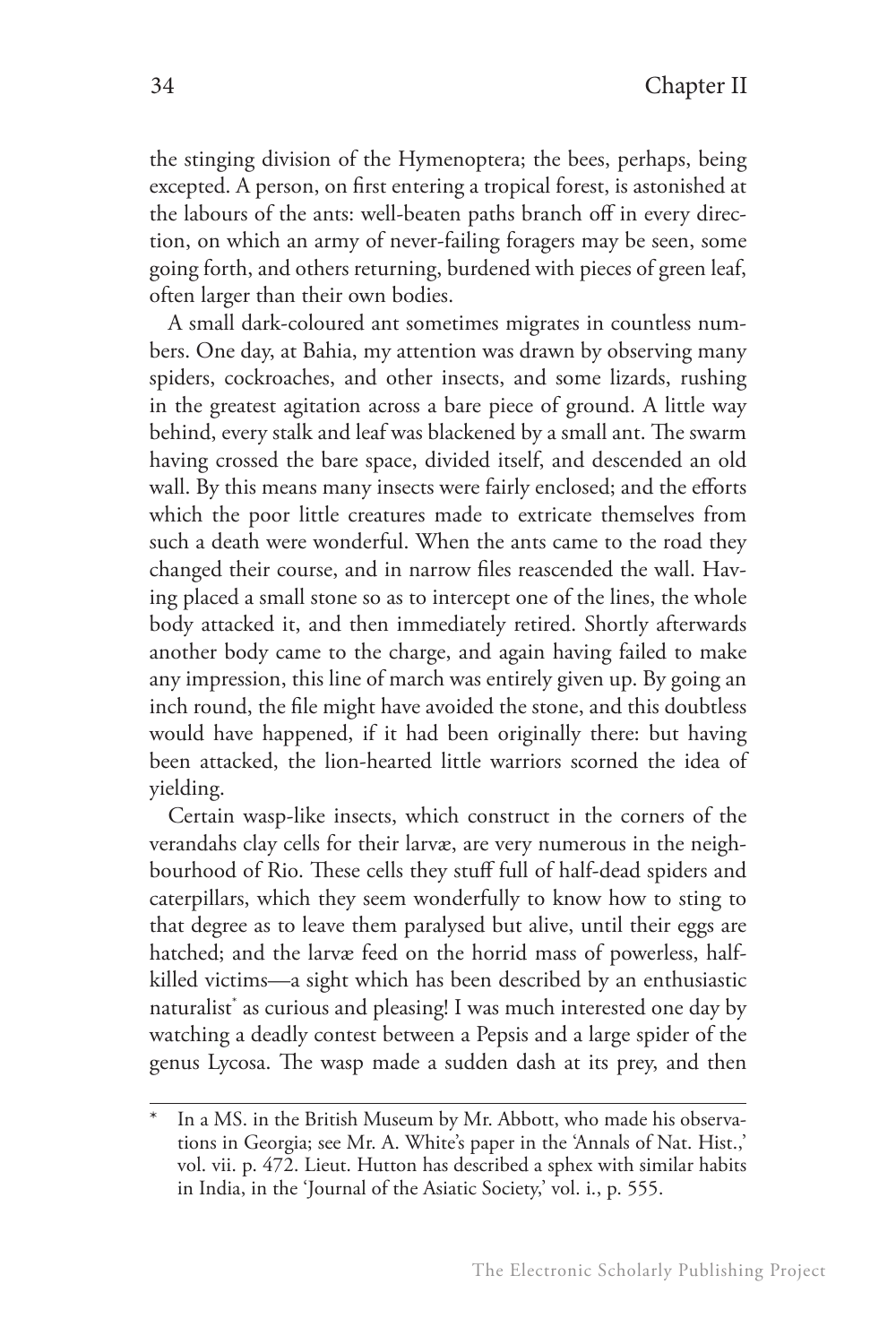flew away: the spider was evidently wounded, for, trying to escape, it rolled down a little slope, but had still strength sufficient to crawl into a thick tuft of grass. The wasp soon returned, and seemed surprised at not immediately finding its victim. It then commenced as regular a hunt as ever hound did after fox; making short semicircular casts, and all the time rapidly vibrating its wings and antennæ. The spider, though well concealed, was soon discovered; and the wasp, evidently still afraid of its adversary's jaws, after much manoeuvring, inflicted two stings on the under side of its thorax. At last, carefully examining with its antennæ the now motionless spider, it proceeded to drag away the body. But I stopped both tyrant and prey.\*

The number of spiders, in proportion to other insects, is here compared with England very much larger; perhaps more so than with any other division of the articulate animals. The variety of species among the jumping spiders appears almost infinite. The genus, or rather family of Epeira, is here characterized by many singular forms; some species have pointed coriaceous shells, others enlarged and spiny tibiæ. Every path in the forest is barricaded with the strong yellow web of a species, belonging to the same division with the Epeira clavipes of Fabricius, which was formerly said by Sloane to make, in the West Indies, webs so strong as to catch birds. A small and pretty kind of spider, with very long fore-legs, and which appears to belong to an undescribed genus, lives as a parasite on almost every one of these webs. I suppose it is too insignificant to be noticed by the great Epeira, and is therefore allowed to prey on the minute insects, which, adhering to the lines, would, otherwise be wasted. When frightened, this little spider either feigns death by extending its front legs, or suddenly drops from the web. A large Epeira of the same division with Epeira tubereulata and conica is extremely common, especially in dry situations. Its web, which is generally placed among the great leaves of the common agave, is sometimes strengthened near the centre by a pair or even four zigzag ribbons, which connect two adjoining rays. When any large insect, as a grasshopper or wasp, is caught, the spider, by a dexterous movement, makes it

Don Felix Azara (vol. i., p. 175), mentioning a hymenopterous insect, probably of the same genus, says, he saw it dragging a dead spider through tall grass, in a straight line to its nest, which was one hundred and sixty-three paces distant. He adds that the wasp, in order to find the road, every now and then made "demi-tours d'environ trois palmes."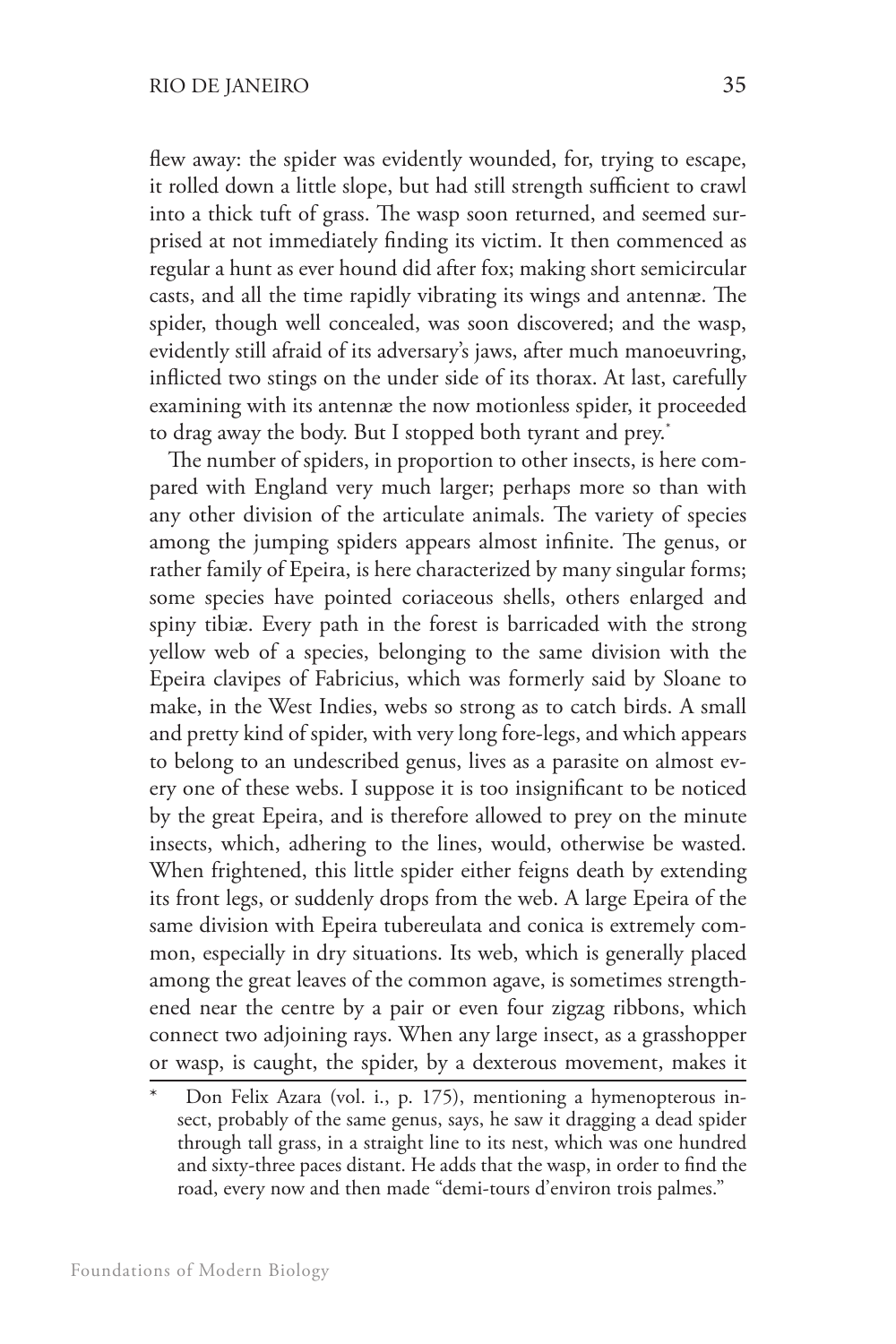revolve very rapidly, and at the same time emitting a band of threads from its spinners, soon envelops its prey in a case like the cocoon of a silkworm. The spider now examines the powerless victim, and gives the fatal bite on the hinder part of its thorax; then retreating, patiently waits till the poison has taken effect. The virulence of this poison may be judged of from the fact that in half a minute I opened the mesh, and found a large wasp quite lifeless. This Epeira always stands with its head downwards near the centre of the web. When disturbed, it acts differently according to circumstances: if there is a thicket below, it suddenly falls down; and I have distinctly seen the thread from the spinners lengthened by the animal while yet stationary, as preparatory to its fall. If the ground is clear beneath, the Epeira seldom falls, but moves quickly through a central passage from one to the other side. When still further disturbed, it practises a most curious manoeuvre: standing in the middle, it violently jerks the web, which is attached to elastic twigs, till at last the whole acquires such a rapid vibratory movement, that even the outline of the spider's body becomes indistinct.

It is well known that most of the British spiders, when a large insect is caught in their webs, endeavour to cut the lines and liberate their prey, to save their nets from being entirely spoiled. I once, however, saw in a hot-house in Shropshire a large female wasp caught in the irregular web of a quite small spider; and this spider, instead of cutting the web, most perseveringly continued to entangle the body, and especially the wings, of its prey. The wasp at first aimed in vain repeated thrusts with its sting at its little antagonist. Pitying the wasp, after allowing it to struggle for more than an hour, I killed it and put it back into the web. The spider soon returned; and an hour afterwards I was much surprised to find it with its jaws buried in the orifice, through which the sting is protruded by the living wasp. I drove the spider away two or three times, but for the next twenty-four hours I always found it again sucking at the same place. The spider became much distended by the juices of its prey, which was many times larger than itself.

I may here just mention, that I found, near St. Fé Bajada, many large black spiders, with ruby-coloured marks on their backs, having gregarious habits. The webs were placed vertically, as is invariably the case with the genus Epeira: they were separated from each other